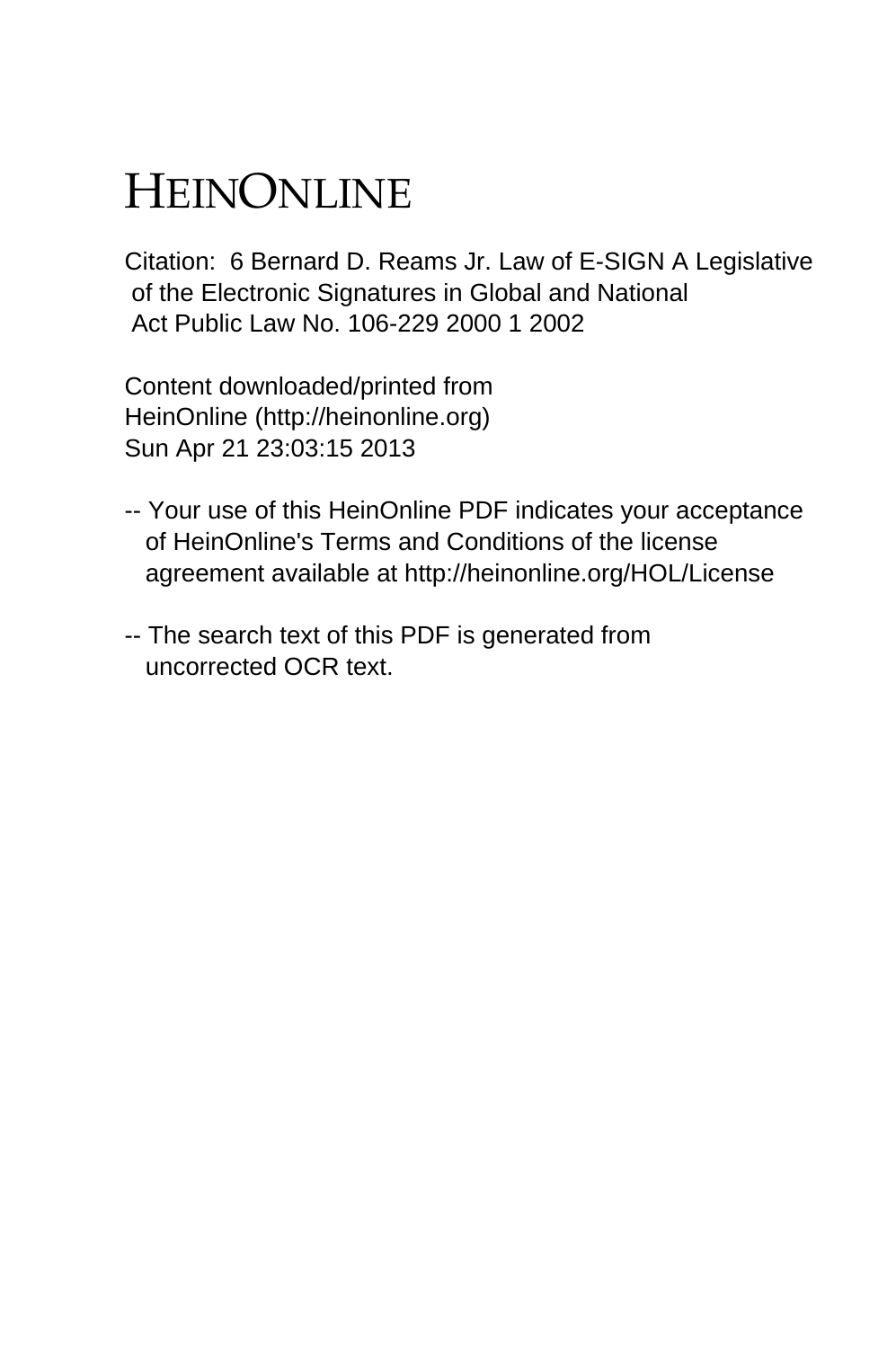#### **106TH CONGRESS**<br> **2D SESSION S. 2430**

To combat computer hacking through enhanced law enforcement and to protect the privacy and constitutional rights of Americans, and for other purposes.

#### IN THE SENATE OF THE UNITED STATES

APRIL **13,** 2000

Mr. LEAHY introduced the following bill; which was read twice and referred to the Committee on the Judiciary

## **A BILL**

- To combat computer hacking through enhanced law enforcement and to protect the privacy and constitutional rights of Americans, and for other purposes.
	- 1 *Be it enacted by the Senate and House of Representa-*
	- 2 *tives of the United States of America in Congress assembled,*

#### 3 **SECTION 1. SHORT** TITLE.

4 This Act may be cited as the "Internet Security Act *5* of 2000".

6 **SEC.** 2. **AMENDMENTS TO THE** COMPUTER **FRAUD AND**

- 7 **ABUSE ACT.**
- 8 Section 1030 of title 18, United States Code, is
- 9 amendedD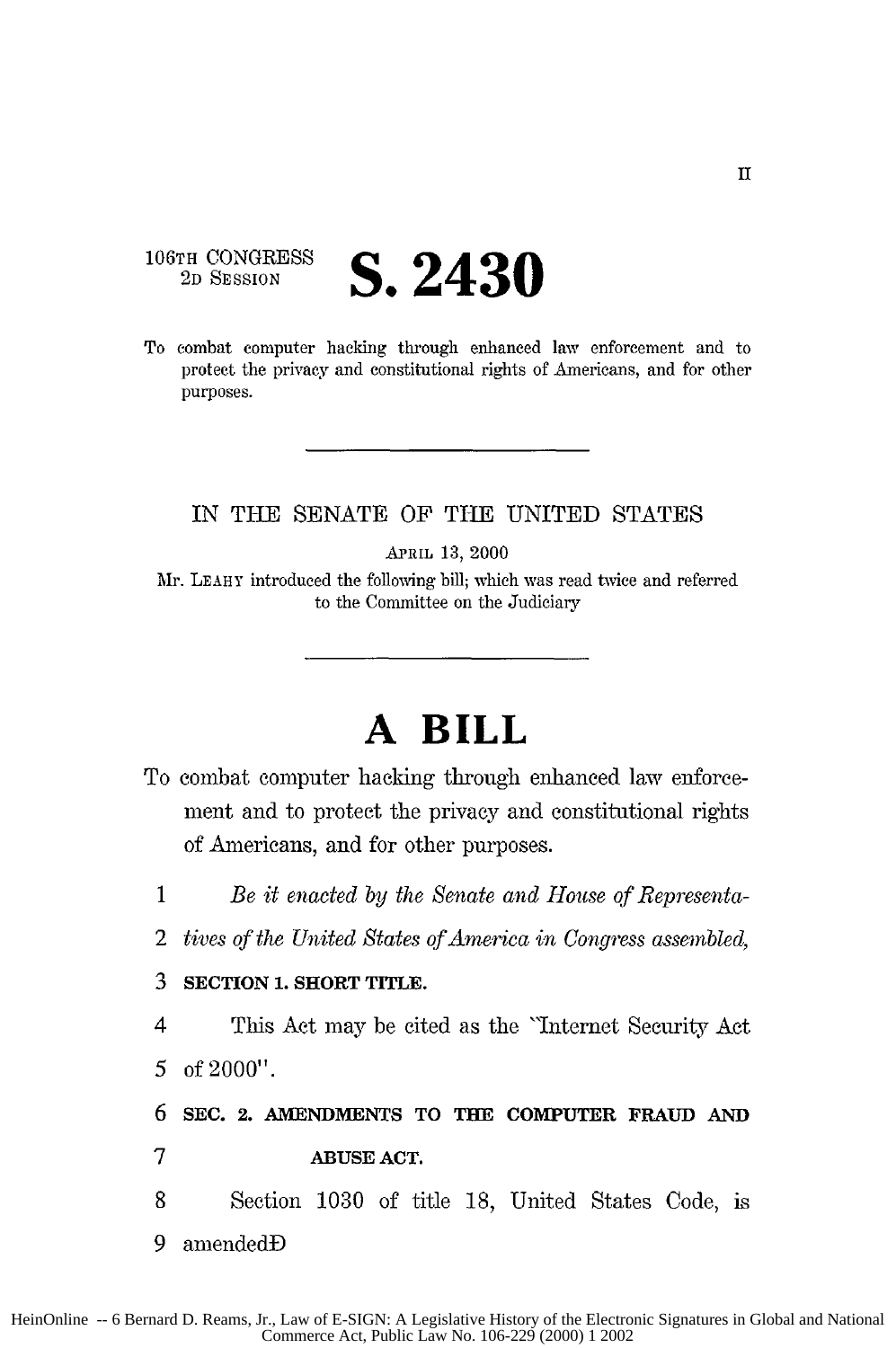| 1  | $(1)$ in subsection $(a)$ <b>D</b>               |
|----|--------------------------------------------------|
| 2  | $(A)$ in paragraph $(5)$ D                       |
| 3  | (i) by inserting "(i)" after " $(A)$ " and       |
| 4  | redesignating subparagraphs $(B)$ and $(C)$      |
| 5  | as clauses (ii) and (iii), respectively;         |
| 6  | (ii) in subparagraph $(A)(iii)$ , as redes-      |
| 7  | ignated, by adding "and" at the end; and         |
| 8  | (iii) by adding at the end the fol-              |
| 9  | lowing:                                          |
| 10 | $\tilde{B}$ the conduct described in clause (i), |
| 11 | (ii), or (iii) of subparagraph $(A)$ <b>D</b>    |
| 12 | "(i) caused loss aggregating at least            |
| 13 | \$5,000 in value during a 1-year period to       |
| 14 | 1 or more individuals;                           |
| 15 | "(ii) modified or impaired, or poten-            |
| 16 | tially modified or impaired, the medical ex-     |
| 17 | amination, diagnosis, treatment, or care of      |
| 18 | 1 or more individuals;                           |
| 19 | "(iii) caused physical injury to any             |
| 20 | person; or                                       |
| 21 | "(iv) threatened public health or safe-          |
| 22 | $ty;$ "; and                                     |
| 23 | (B) in paragraph (6), by adding "or" at          |
| 24 | the end;                                         |
| 25 | $(2)$ in subsection $(c)D$                       |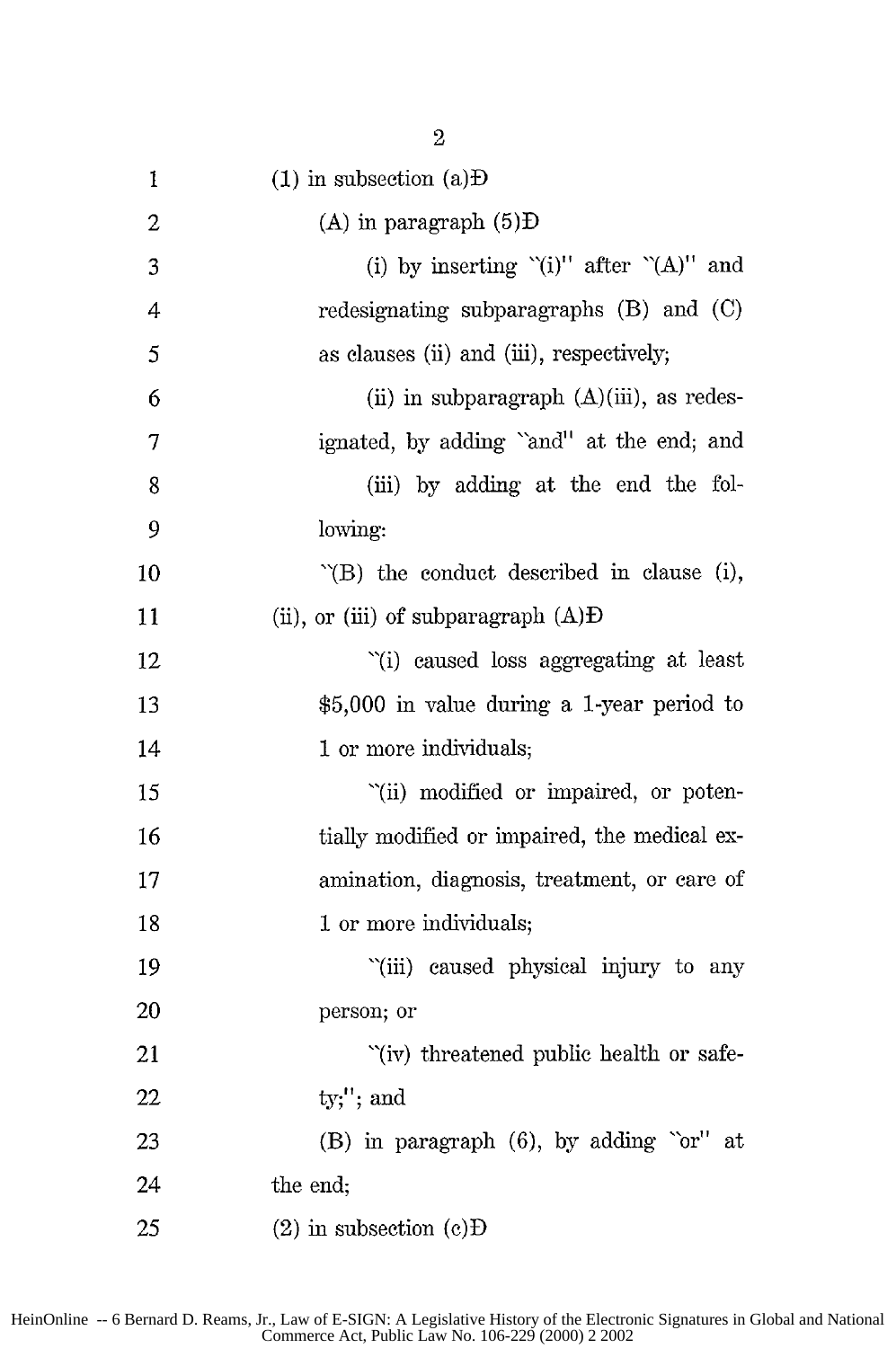| $\mathbf{1}$   | $(A)$ in paragraph $(2)D$                                        |
|----------------|------------------------------------------------------------------|
| $\overline{2}$ | (i) in subparagraph $(A)$ , by striking                          |
| 3              | "and" at the end; and                                            |
| 4              | (ii) in subparagraph $(B)$ , by inserting                        |
| 5              | 'or an attempted offense'' after 'in the                         |
| 6              | case of an offense"; and                                         |
| 7              | (B) by adding at the end the following:                          |
| 8              | "(4) forfeiture to the United States in accord-                  |
| 9              | ance with subsection (i) of the interest of the of-              |
| 10             | fender in Đ                                                      |
| 11             | "(A) any personal property used or in-                           |
| 12             | tended to be used to commit or to facilitate the                 |
| 13             | commission of the offense; and                                   |
| 14             | "(B) any property, real or personal, that                        |
| 15             | constitutes or that is derived from proceeds                     |
| 16             | traceable to any violation of this section.";                    |
| 17             | $(3)$ in subsection $(d)$ <b>D</b>                               |
| 18             | (A) by striking "subsections $(a)(2)(A)$ ,                       |
| 19             | $(a)(2)(B)$ , $(a)(3)$ , $(a)(4)$ , $(a)(5)$ , and $(a)(6)$ of"; |
| 20             | and                                                              |
| 21             | (B) by striking "which shall be entered                          |
| 22             | into by" and inserting "between";                                |
| 23             | $(4)$ in subsection $(e)D$                                       |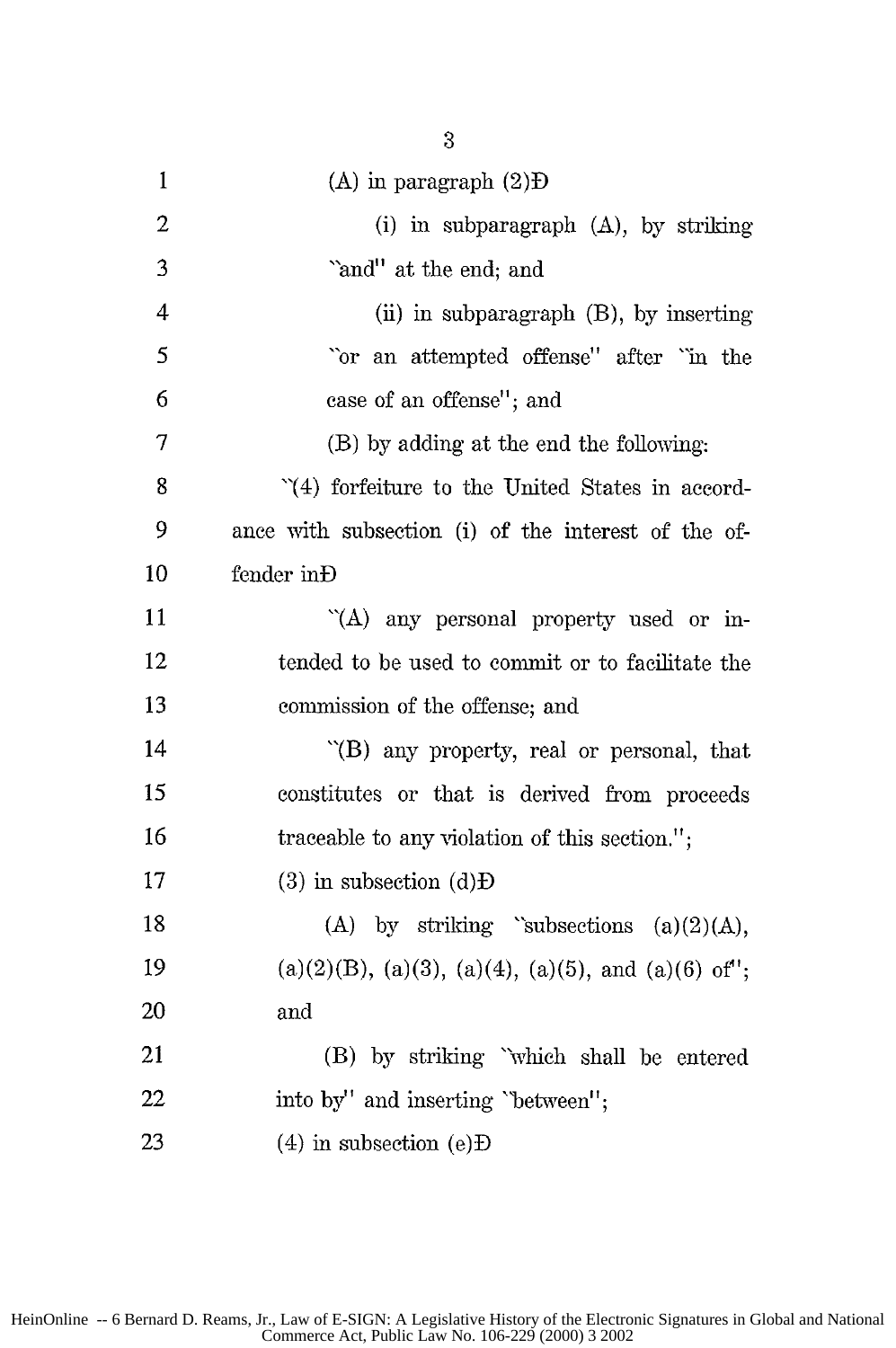| $\mathbf{1}$ | (A) in paragraph $(2)(B)$ , by inserting ",       |
|--------------|---------------------------------------------------|
| 2            | including computers located outside the United    |
| 3            | States" before the semicolon;                     |
| 4            | $(B)$ in paragraph $(4)$ , by striking the pe-    |
| 5            | riod at the end and inserting a semicolon;        |
| 6            | (C) in paragraph (7), by striking "and" at        |
| 7            | the end;                                          |
| 8            | (D) in paragraph (8), by striking ", that"        |
| 9            | and all that follows through "; and" and insert-  |
| 10           | ing a semicolon;                                  |
| 11           | $(E)$ in paragraph $(9)$ , by striking the pe-    |
| 12           | riod at the end and inserting "; and"; and        |
| 13           | (F) by adding at the end the following:           |
| 14           | $'(10)$ the term loss' includes $D$               |
| 15           | "(A) the reasonable costs to any victim           |
| 16           | ofĐ                                               |
| 17           | "(i) responding to the offense;                   |
| 18           | "(ii) conducting a damage assessment;             |
| 19           | and                                               |
| 20           | "(iii) restoring the system and data to           |
| 21           | their condition prior to the offense; and         |
| 22           | $\Gamma(B)$ any lost revenue or costs incurred by |
| 23           | the victim as a result of interruption of serv-   |
| 24           | ice.";                                            |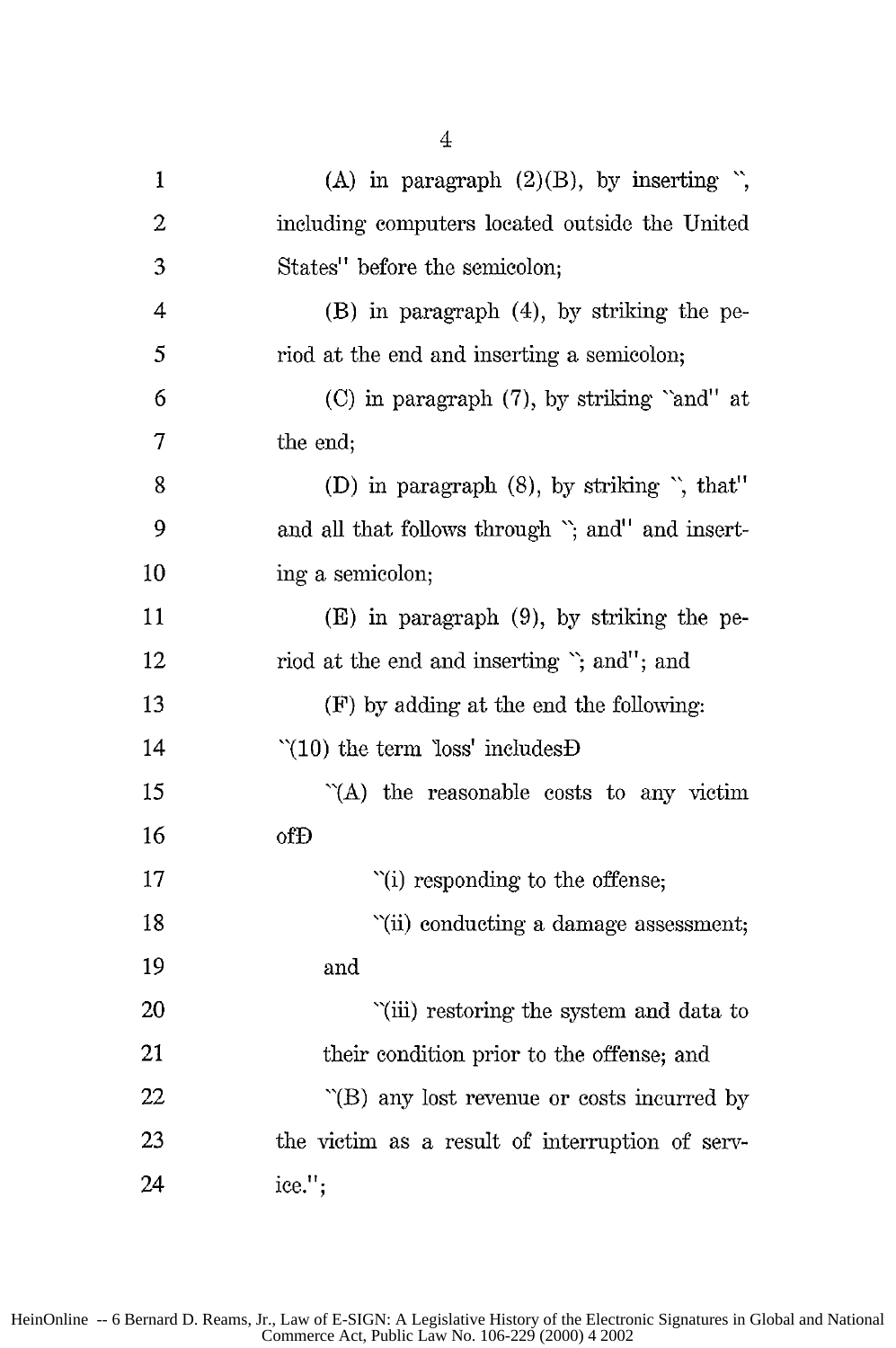1 (5) in subsection (g), by striking "Damages for 2 violations involving damage as defined in subsection 3 (c)(8)(A)" and inserting "losses specified in sub-4 section  $(a)(5)(B)(i)''$ ; and

*5* (6) by adding at the end the following: 6 "(i) PROVISIONS GOVERNING FORFEITURE. D Prop-7 erty subject to forfeiture under this section, any seizure 8 and disposition thereof, and any administrative or judicial 9 proceeding in relation thereto, shall be governed by sub-10 section (c) and subsections (e) through (p) of section 413 11 of the Comprehensive Drug Abuse Prevention and Control 12 Act of 1970 (21 U.S.C. 853).".

#### **13 SEC. 3. SENSE OF CONGRESS.**

14 It is the sense of Congress that **D** 

*15* (1) acts that damage or attempt to damage 16 computers used in the delivery of critical infrastrue-17 ture services such as teleconununications, energy, 18 transportation, banking and financial services, and 19 emergency and government services pose a serious 20 threat to public health and safety and cause or have 21 the potential to cause losses to victims that include 22 costs of responding to offenses, conducting damage **23** assessments, and restoring systems and data to their 24 condition prior to the offense, as well as lost revenue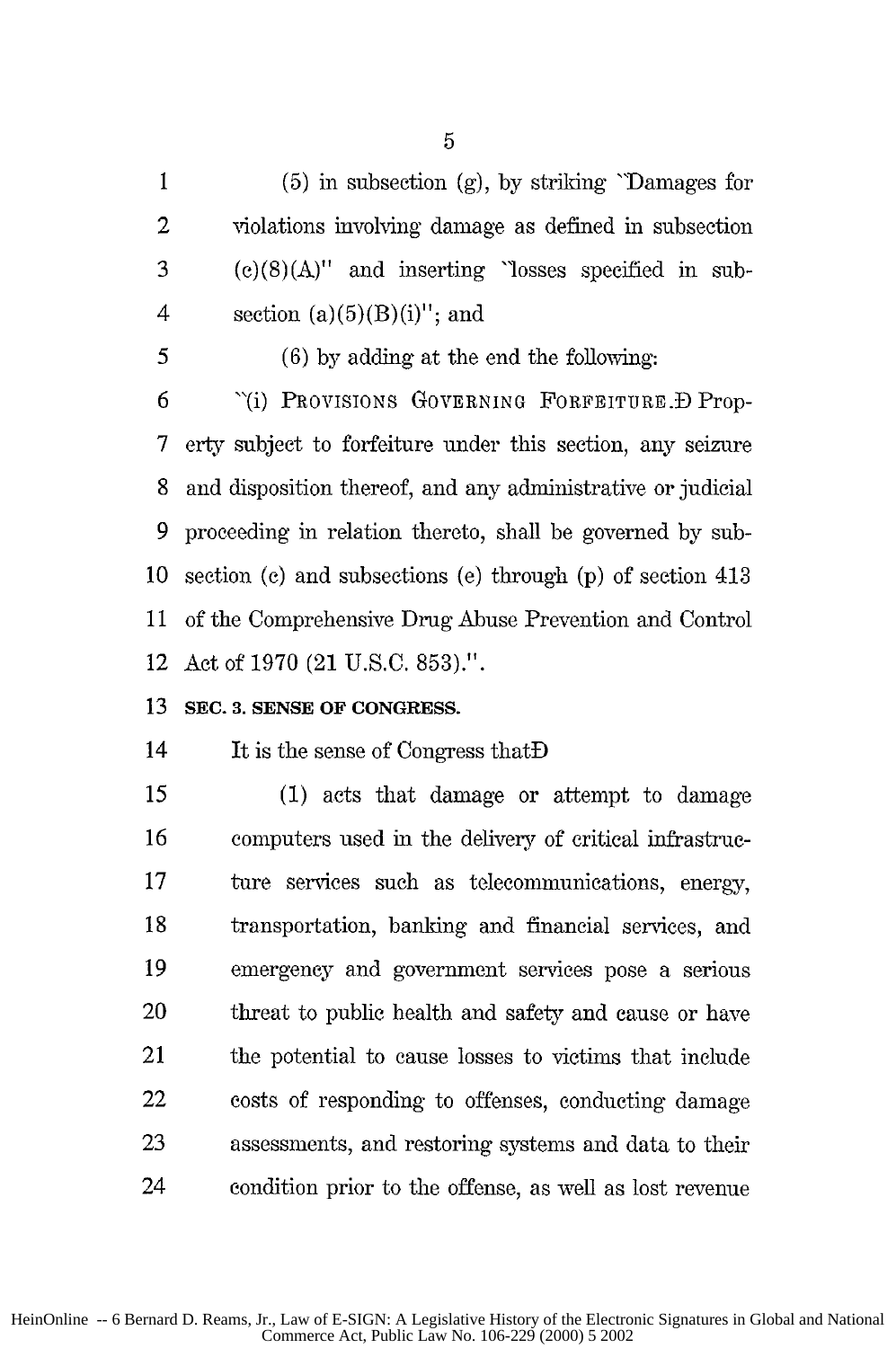1 and costs incurred as a result of interruptions of 2 service; and

3 (2) the Federal Government should have juris-4 diction to investigate acts affecting protected corn-5 puters, as defined in section  $1030(e)(2)(B)$  of title **6** 18, United States Code, as amended by this Act, 7 even if the effects of such acts occur wholly outside 8 the United States, as in such instances a sufficient 9 Federal nexus is conferred through the inter-10 connected and interdependent nature of computers 11 used in interstate or foreign conmerce or commi-12 nication.

### 13 **SEC.** 4. **MODIFICATION OF SENTENCING COMMISSION DI-**14 **RECTrVE.**

**15** Pursuant to its authority under section 994(p) of title 16 28, United States Code, the United States Sentencing 17 Connission shall amend the Federal sentencing guidelines 18 to ensure that any individual convicted of a violation of 19 paragraph (4) or (5) of section 1030(a) of title 18, United 20 States Code, can be subjected to appropriate penalties, 21 without regard to any mandatory minimum term of im-22 prisonment.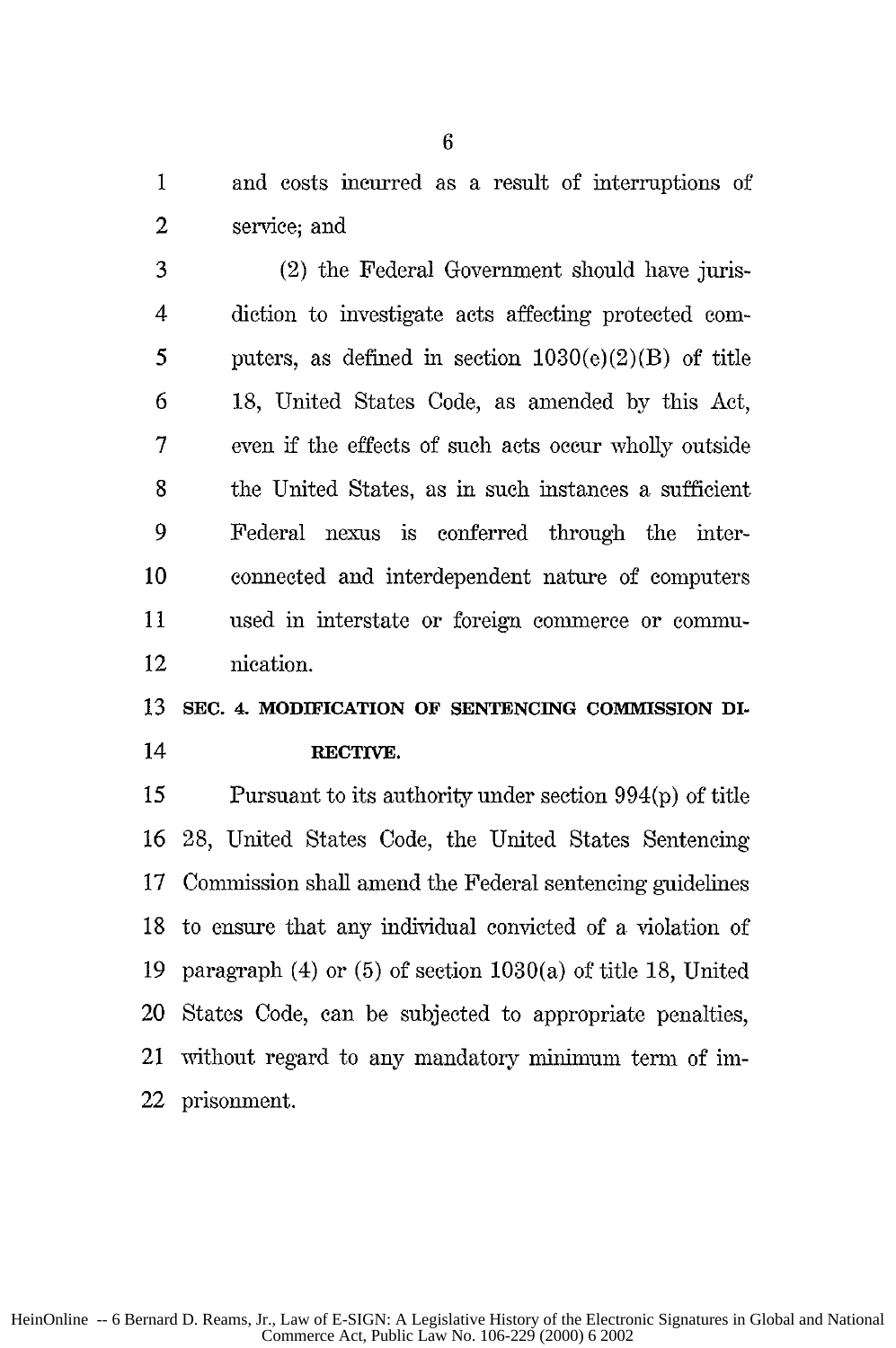1 **SEC. 5. FORFEITURE OF DEVICES USED IN COMPUTER** 2 **SOFTWARE COUNTERFEITING.** 3 Section 2318(d) of title **18,** United States Code, is 4 amended **byD** 5 (1) inserting  $(1)$ " before 'When"; 6 (2) inserting ", and any replicator or other de-7 vice or thing used to copy or produce the computer 8 program or other item to which the counterfeit label 9 was affixed, or was intended to be affixed" before 10 the period; and 11 (3) by adding at the end the following: 12 "(2) The forfeiture of property under this section, in-13 cluding any seizure and disposition of the property, and 14 any related judicial or administrative proceeding, shall be 15 governed by the provisions of section 413 (other than sub-**16** section (d) of that section) of the Comprehensive Drug 17 Abuse Prevention and Control Act of 1970 (21 U.S.C. 18 853).". **19 SEC. 6. CONFORMING AMENDMENT.** 20 Section 492 of title 18, United States Code, is 21 amended by striking "or 1720," and inserting ", 1720, 22 or 2318". **23 SEC. 7. PEN REGISTERS AND TRAP AND TRACE DEVICES.** 24 Section 3123 of title 18, United States Code is

7

25 amendedD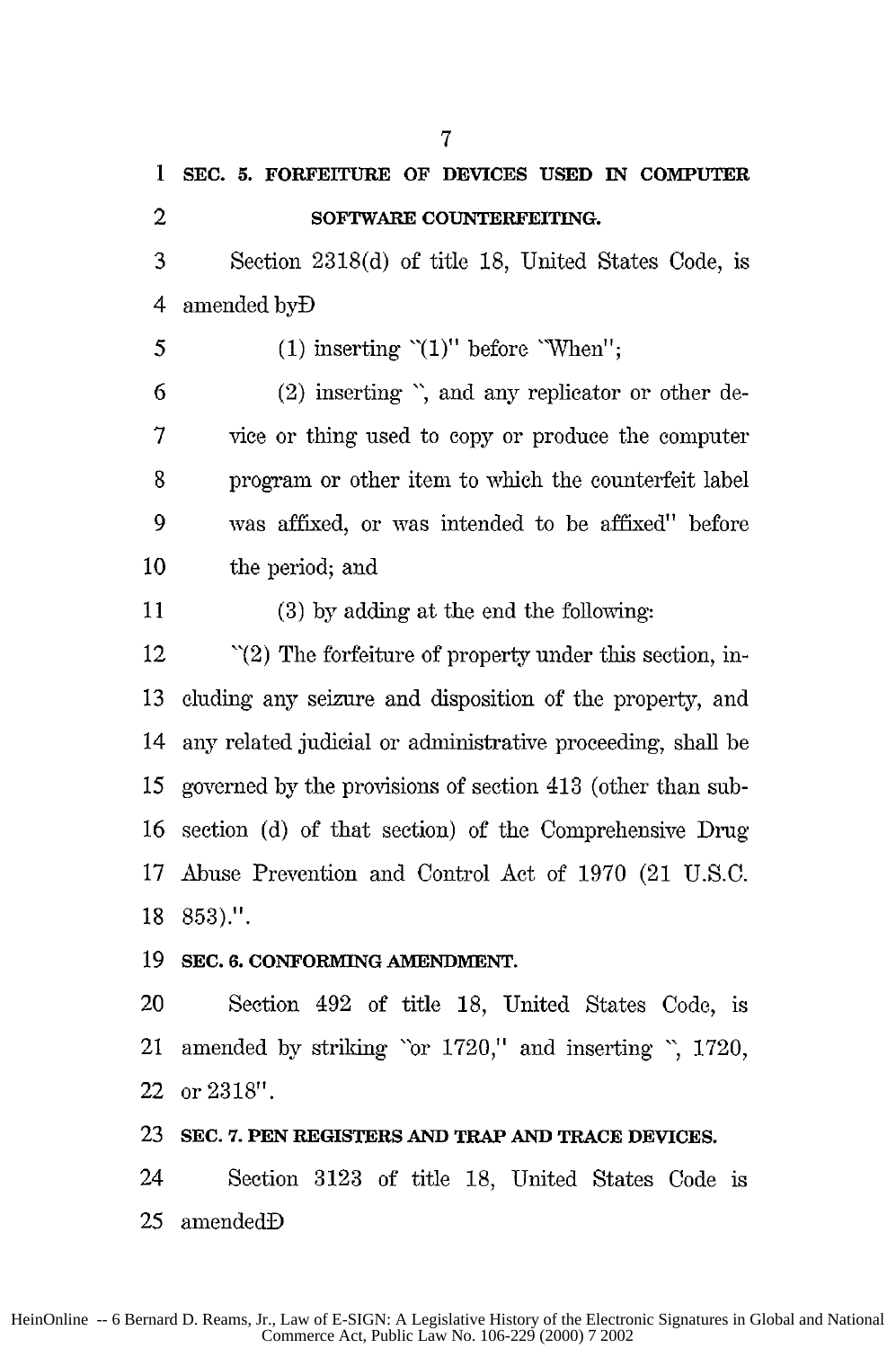1 (1) by striking subsection (a) and inserting the 2 following:

3 "(a) ISSUANCE OF ORDER.D

4 **"(1)** REQUESTS FROM ATTORNEYS FOR THE 5 GOVERNMENT.D Upon an application made under 6 section  $3122(a)(1)$ , the court may enter an ex parte 7 order authorizing the installation and use of a pen 8 register or a trap and trace device if the court finds, 9 based on the certification by the attorney for the 10 Government, that the information likely to be ob-11 tained by such installation and use is relevant to an 12 ongoing criminal investigation. Such order shall 13 apply to any entity providing wire or electronic com-14 munication service in the United States whose as-15 sistance is necessary to effectuate the order.

16 "(2) REQUESTS FROM STATE INVESTIGATIVE 17 OR LAW ENFORCEMENT OFFICERS.D Upon an appli-18 cation made under section  $3122(a)(2)$ , the court 19 may enter an ex parte order authorizing the installa-20 tion and use of a pen register or a trap and trace 21 device within the jurisdiction of the court, if the 22 court finds, based on the certification by the State 23 law enforcement or investigative officer, that the in-24 formation likely to be obtained by such installation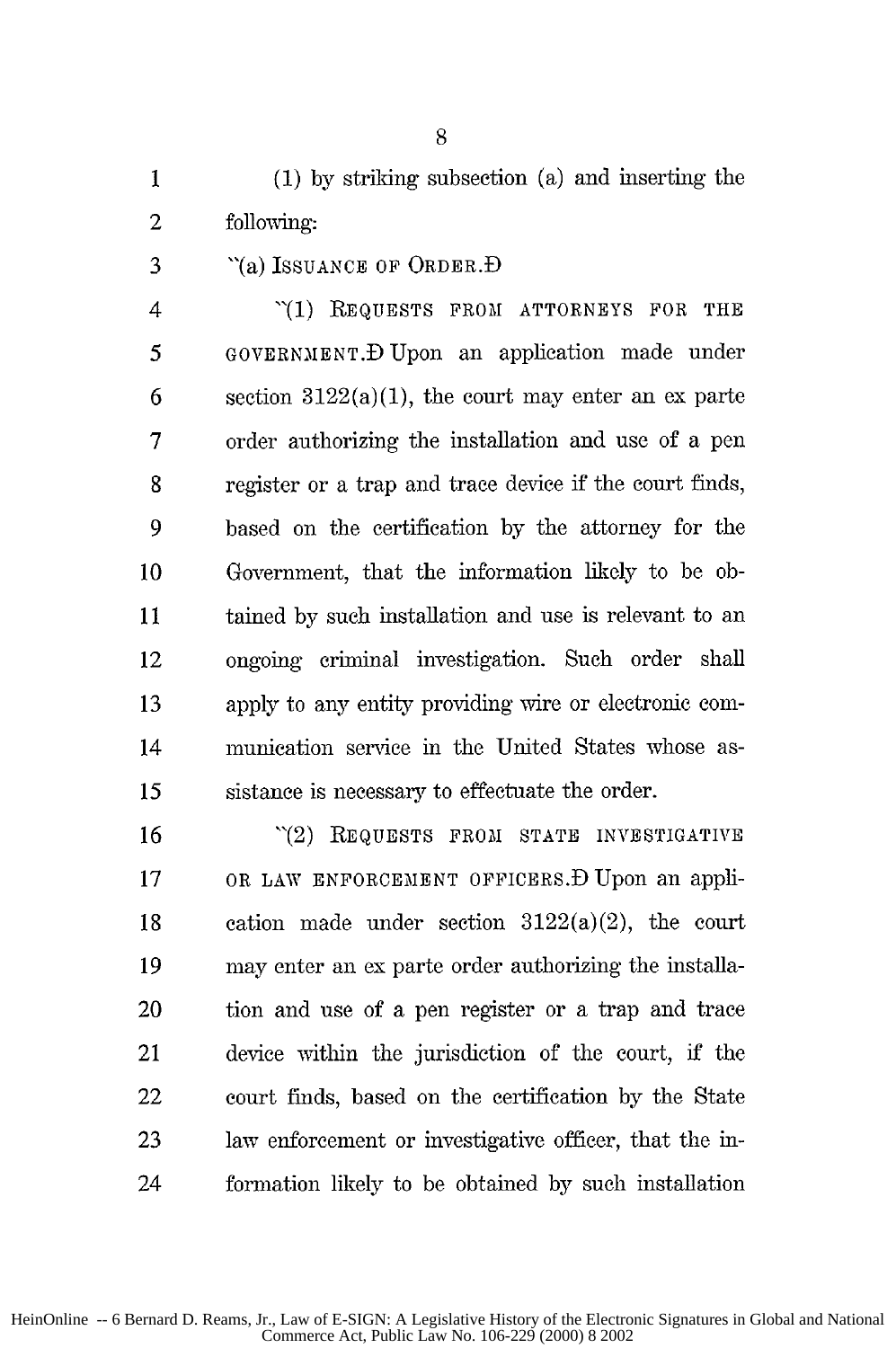| $\mathbf{1}$   | and use is relevant to an ongoing criminal investiga-  |
|----------------|--------------------------------------------------------|
| $\overline{2}$ | tion."; and                                            |
| 3              | $(2)$ in subsection $(b)$ <b>D</b>                     |
| $\overline{4}$ | $(A)$ in paragraph $(I)D$                              |
| 5              | $(i)$ in subparagraph $(C)$ , by inserting             |
| 6              | "authorized under subsection $(a)(2)$ " after          |
| 7              | "in the case of a trap and trace device";              |
| 8              | and                                                    |
| 9              | (ii) in subparagraph (D), by striking                  |
| 10             | "and" at the end;                                      |
| 11             | (B) in paragraph (2), by striking the pe-              |
| 12             | riod at the end and inserting "; and"; and             |
| 13             | (C) by adding at the end the following:                |
| 14             | $\lq(3)$ shall direct that the use of the pen register |
| 15             | or trap and trace device be conducted in such a way    |
| 16             | as to minimize the recording or decoding of any elec-  |
| 17             | tronic or other impulses that are not related to the   |
| 18             | dialing and signaling information utilized in proc-    |
| 19             | essing by the service provider upon whom the order     |
| 20             | is served.".                                           |
| 21             | SEC. 8. TECHNICAL AMENDMENTS TO PEN REGISTER AND       |
| 22             | TRAP AND TRACE PROVISIONS.                             |
| 23             | (a) ISSUANCE OF AN ORDER. D Section 3123 of title      |
| 24             | 18, United States Code, is amendedD                    |
|                |                                                        |

HeinOnline -- 6 Bernard D. Reams, Jr., Law of E-SIGN: A Legislative History of the Electronic Signatures in Global and National Commerce Act, Public Law No. 106-229 (2000) 9 2002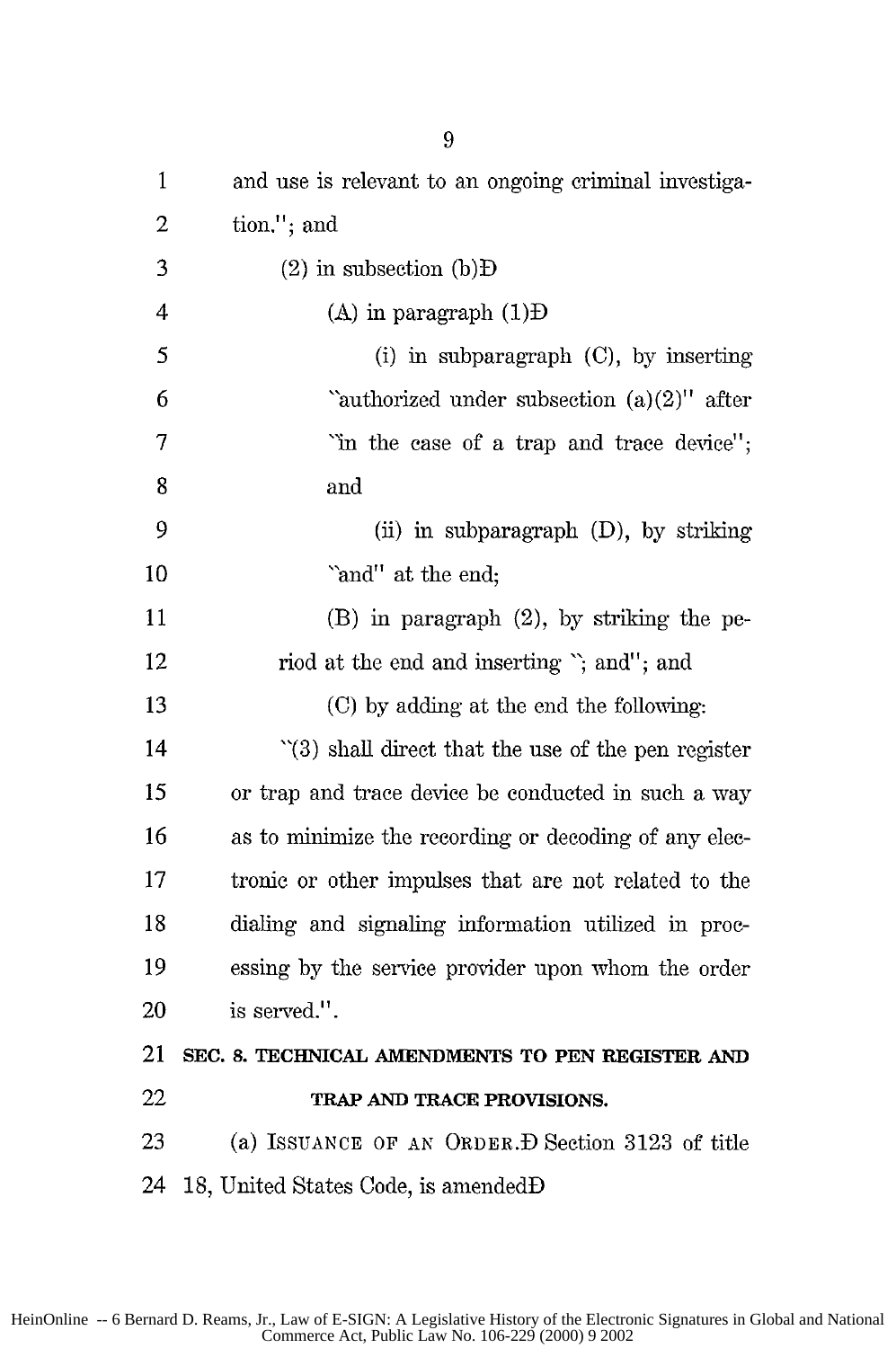| $\mathbf{1}$ | (1) by inserting "or other facility" after "line"    |
|--------------|------------------------------------------------------|
| 2            | each place that term appears;                        |
| 3            | (2) by inserting "or applied" after "attached"       |
| 4            | each place that term appears;                        |
| 5            | (3) in subsection (b)(1)(C), by inserting "or        |
| 6            | other identifier" after "the number"; and            |
| 7            | (4) in subsection (d)(2), by striking "who has       |
| 8            | been ordered by the court" and inserting "who is ob- |
| 9            | ligated by the order".                               |
| 10           | (b) DEFINITIONS. D Section 3127 of title 18, United  |
| 11           | States Code is amendedD                              |
| 12           | $(1)$ by striking paragraph $(3)$ and inserting the  |
| 13           | following:                                           |
| 14           | $\degree$ (3) the term pen register $\overline{D}$   |
| 15           | a device or process<br>$\hat{A}$<br>that<br>means    |
| 16           | records or decodes electronic or other impulses      |
| 17           | that identify the telephone numbers or elec-         |
| 18           | tronic addresses dialed or otherwise transmitted     |
| 19           | by an instrument or facility from which a wire       |
| 20           | or electronic communication is transmitted and       |
| 21           | used for purposes of identifying the destination     |
| 22           | or termination of such communication by the          |
| 23           | service provider upon which the order is served;     |
| 24           | and                                                  |

 $\bar{z}$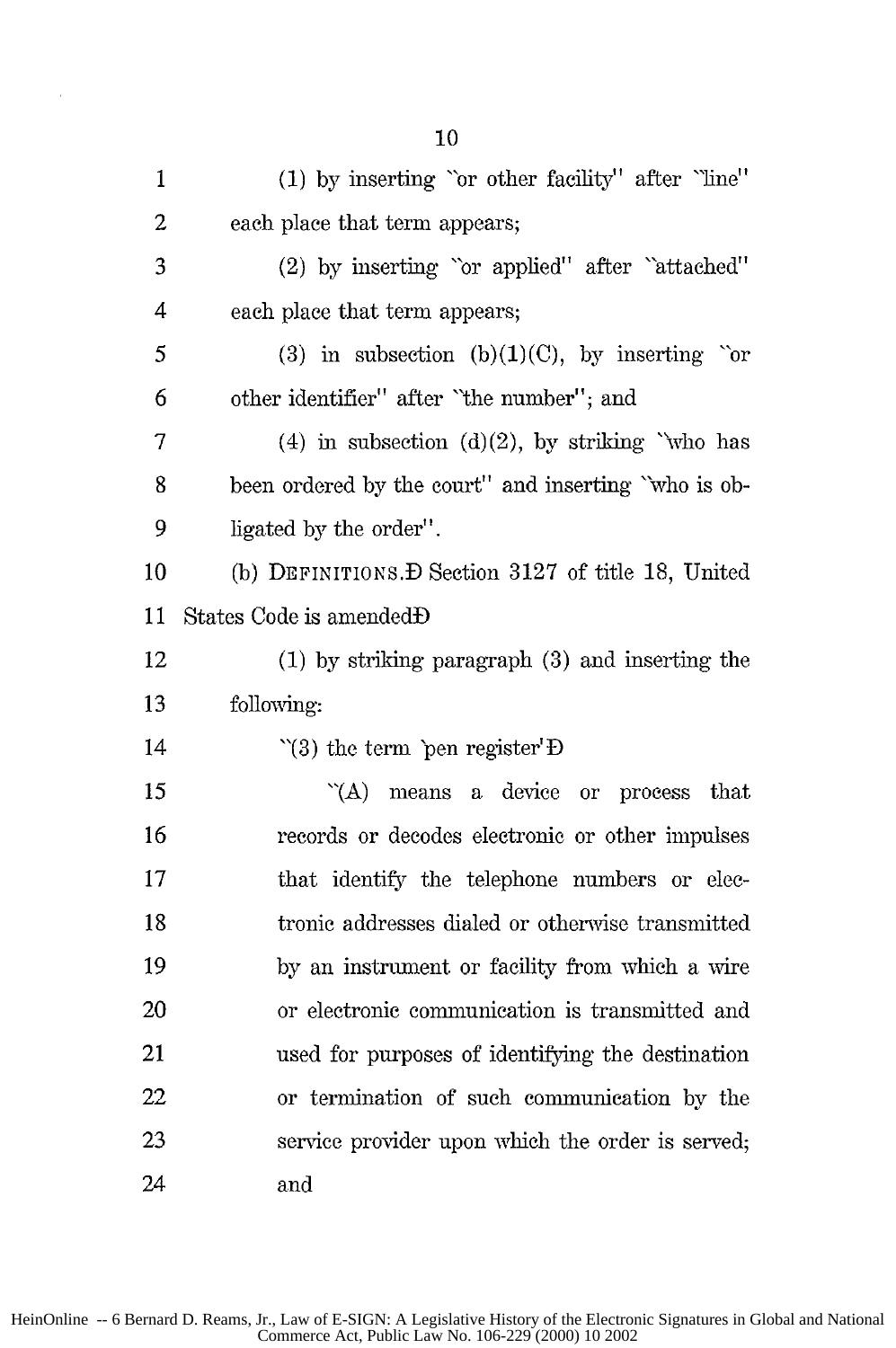| $\mathbf{1}$            | "(B) does not include any device or process                |
|-------------------------|------------------------------------------------------------|
| 2                       | used by a provider or customer of a wire or                |
| 3                       | electronic communication service for billing, or           |
| $\overline{\mathbf{4}}$ | recording as an incident to billing, for commu-            |
| 5                       | nications services provided by such provider or            |
| 6                       | any device or process by a provider or customer            |
| 7                       | of a wire communication service for cost ac-               |
| 8                       | counting or other like purposes in the ordinary            |
| 9                       | course of its business;"; and                              |
| 10                      | $(2)$ in paragraph $(4)$ D                                 |
| 11                      | (A) by inserting "or process" after "means"                |
| 12                      | a device";                                                 |
| 13                      | (B) by inserting "or other identifier" after               |
| 14                      | "number"; and                                              |
| 15                      | (C) by striking "or device" and inserting                  |
| 16                      | "or other facility".                                       |
| 17                      | SEC. 9. PEN REGISTER AND TRAP AND TRACE REPORTS.           |
| 18                      | Section 3126 of title 18, United States Code, is           |
| 19                      | amended by inserting before the period at the end the fol- |
| 20                      | lowing: ", which report shall include information          |
| 21                      | concerning                                                 |
| 22                      | $\lq(1)$ the period of interceptions authorized by         |
| 23                      | the order, and the number and duration of any ex-          |
| 24                      | tensions of the order;                                     |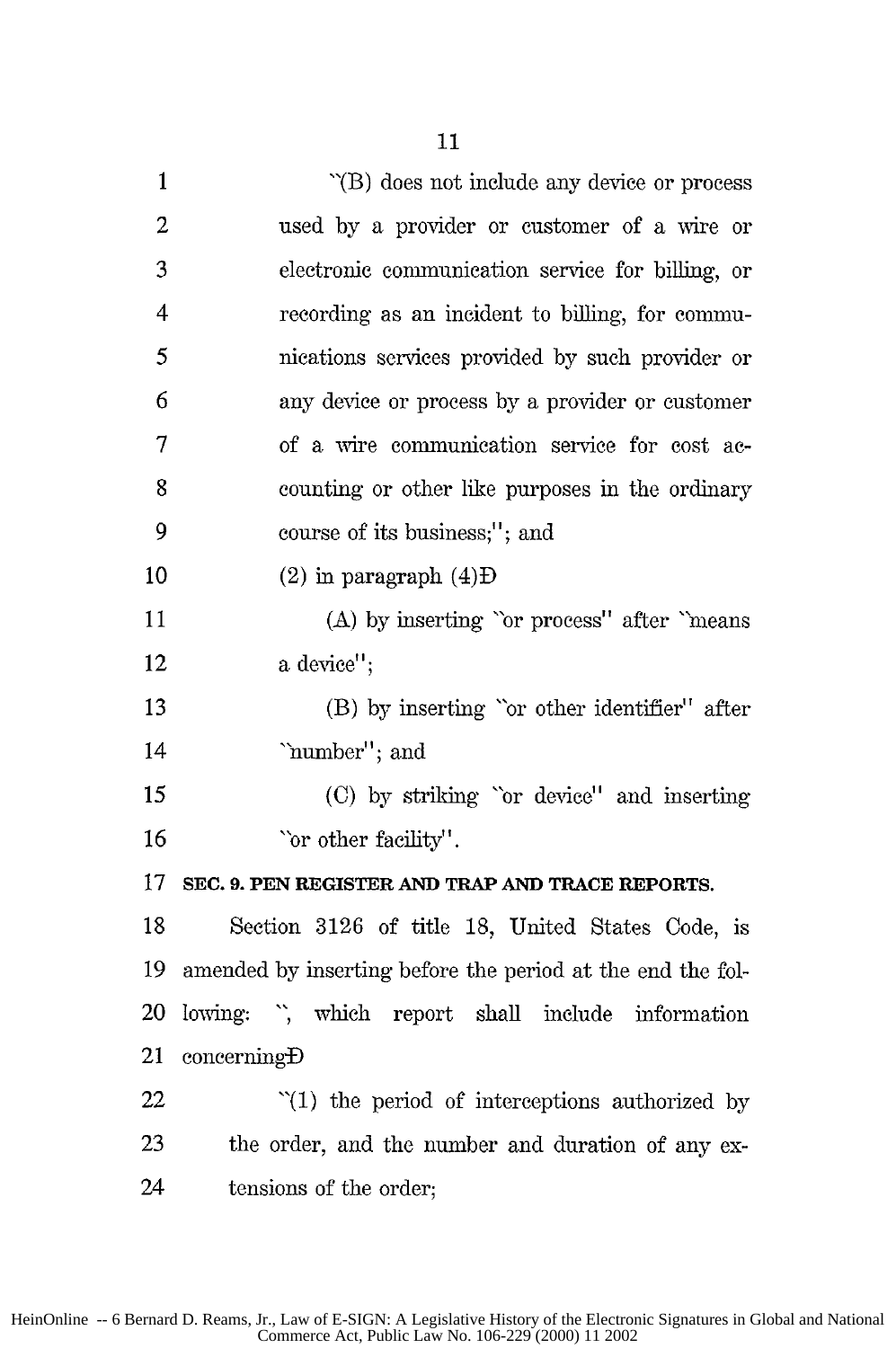| $\mathbf{1}$   | $\lq(2)$ the offense specified in the order or appli-                    |
|----------------|--------------------------------------------------------------------------|
| 2              | cation, or extension of an order;                                        |
| 3              | $\lq(3)$ the number of investigations involved;                          |
| $\overline{4}$ | $\hat{H}(4)$ the number and nature of the facilities af-                 |
| 5              | fected; and                                                              |
| 6              | "(5) the identity, including district, of the ap-                        |
| 7              | plying investigative or law enforcement agency mak-                      |
| 8              | ing the application and the person authorizing the                       |
| 9              | order".                                                                  |
| 10             | SEC. 10. ENHANCED DENIAL OF SERVICE INVESTIGATIONS.                      |
| 11             | Section 2511(2)(c) of title 18, United States Code,                      |
| 12             | is amended to read as follows:                                           |
| 13             | $\lq$ <sup>(c)</sup> (i) It shall not be unlawful under this chapter for |
| 14             | a person acting under color of law to intercept a wire, oral,            |
| 15             | or electronic communication, if such person is a party to                |
| 16             | the communication or 1 of the parties to the communica-                  |
| 17             | tion has given prior consent to such interception.                       |
| 18             | "(ii) It shall not be unlawful under this chapter for                    |
| 19             | a person acting under color of law to intercept a wire or                |
| 20             | electronic communication, ifD                                            |
| 21             | "(I) the transmission of the wire or electronic                          |
| 22             | communication is causing harmful interference to a                       |
| 23             | lawfully operating computer system;                                      |
| 24             | "(II) any person who is not a provider of serv-                          |
| 25             | ice to the public and who is authorized to use the                       |

HeinOnline -- 6 Bernard D. Reams, Jr., Law of E-SIGN: A Legislative History of the Electronic Signatures in Global and National Commerce Act, Public Law No. 106-229 (2000) 12 2002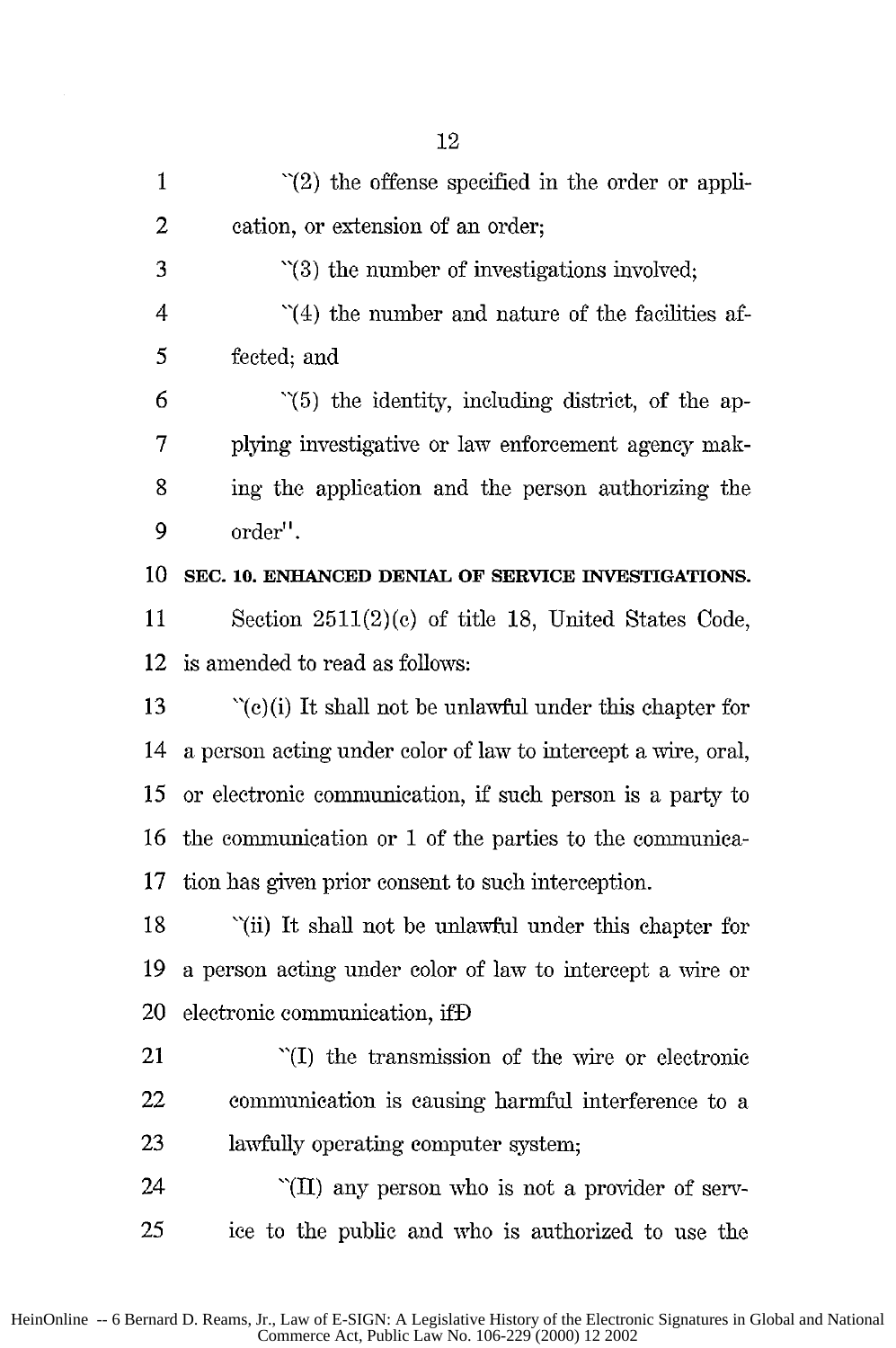1 facility from which the wire or electronic commu-2 nication is to be intercepted has given prior consent 3 to the interception; and

4 "(III) the interception is conducted only to the 5 extent necessary to identify the source of the harm-6 ful interference described in subelause **(I).".**

**7 SEC. 11.** ENCRYPTION REPORTING **REQUIREMENTS.**

8 Section 2519(2)(b) of title 18, United States Code, 9 is amended by striking "and (iv)" and inserting "(iv) the 10 number of orders in which encryption was encountered 11 and whether such encryption prevented law enforcement 12 from obtaining the plain text of conmunications inter-13 cepted pursuant to such order, and  $(v)$ ".

14 **SEC. 12. STATE AND LOCAL** COMPUTER **CRIME ENFORCE-***15* **MENT.**

16 (a) IN **GENERAL).D** Subject to the availability of 17 amounts provided in advance in appropriations Acts, the 18 Assistant Attorney General for the Office of Justice Pro-19 grams of the Department of Justice shall make a grant 20 to each State, which shall be used by the State, in conjunc-21 tion with units of local government, State and local courts, 22 other States, or combinations thereof, toD

23 (1) assist State and local law enforcement in 24 enforcing State and local criminal laws relating to 25 computer crime;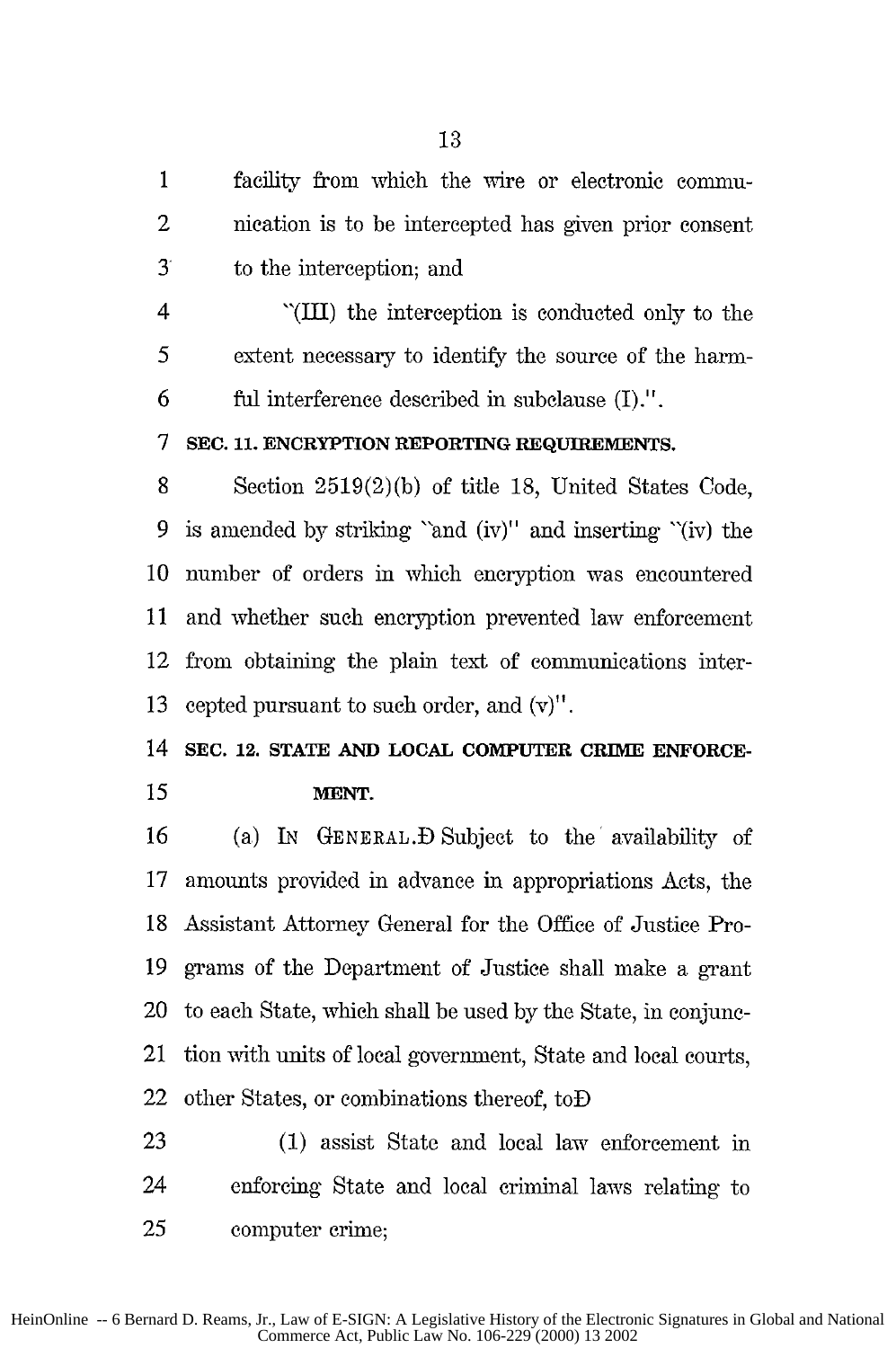1 (2) assist State and local law enforcement in 2 educating the public to prevent and identify con-3 puter crime;

4 (3) assist in educating and training State and 5 local law enforcement officers and prosecutors to 6 conduct investigations and forensic analyses of evi-7 dence and prosecutions of computer crime;

8 (4) assist State and local law enforcement offi-9 cers and prosecutors in acquiring computer and 10 other equipment to conduct investigations and foren-11 sic analysis of evidence of computer crimes; and

12 (5) facilitate and promote the sharing of Fed-13 eral law enforcement expertise and information 14 about the investigation, analysis, and prosecution of 15 computer crimes with State and local law enforce-16 ment officers and prosecutors, including the use of 17 multijurisdictional task forces.

18 (b) USE OF GRANT AMOUNTS. D Grants under this 19 section may be used to establish and develop programs 20 toD

21 (1) assist State and local law enforcement agen-22 cies in enforcing State and local criminal laws relat-23 ing to computer crime;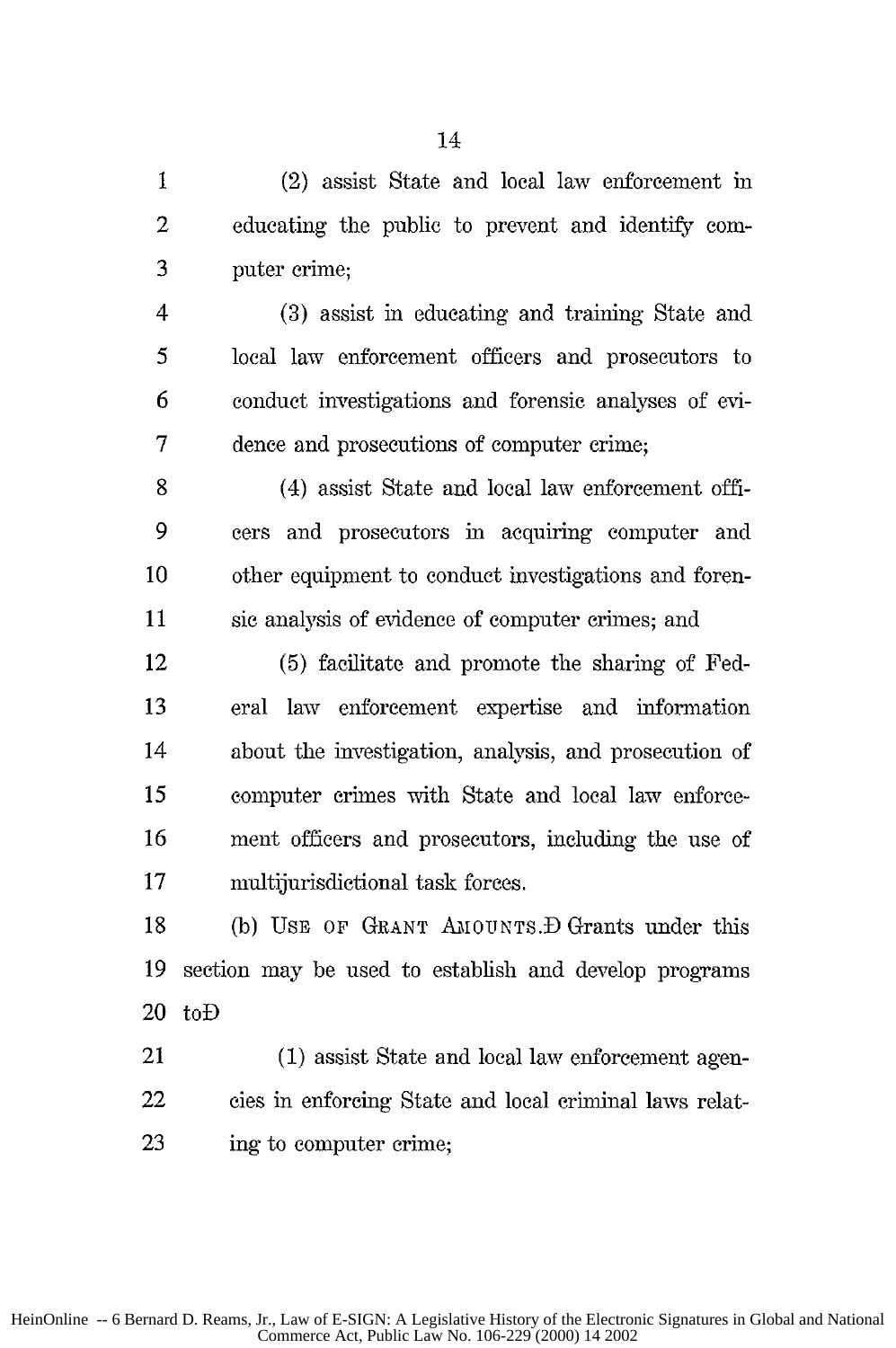1 (2) assist State and local law enforcement agen-2 cies in educating the public to prevent and identify 3 computer crime;

4 (3) educate and train State and local law en-5 forcement officers and prosecutors to conduct inves-**6** tigations and forensic analyses of evidence and pros-7 ecutions of computer crime;

8 (4) assist State and local law enforcement offi-9 cers and prosecutors in acquiring computer and 10 other equipment to conduct investigations and foren-11 sic analysis of evidence of computer crimes; and

12 (5) facilitate and promote the sharing of Fed-13 eral law enforcement expertise and information 14 about the investigation, analysis, and prosecution of 15 computer crimes with State and local law enforce-16 ment officers and prosecutors, including the use of 17 multijurisdictional task forces.

18 (c) ASSURANCES.  $\bf{D}$  To be eligible to receive a grant 19 under this section, a State shall provide assurances to the 20 Attorney General that the StateD

21 (1) has in effect laws that penalize computer 22 crime, such as penal laws prohibiting-D

23 (A) fraudulent schemes executed by means 24 of a computer system or network;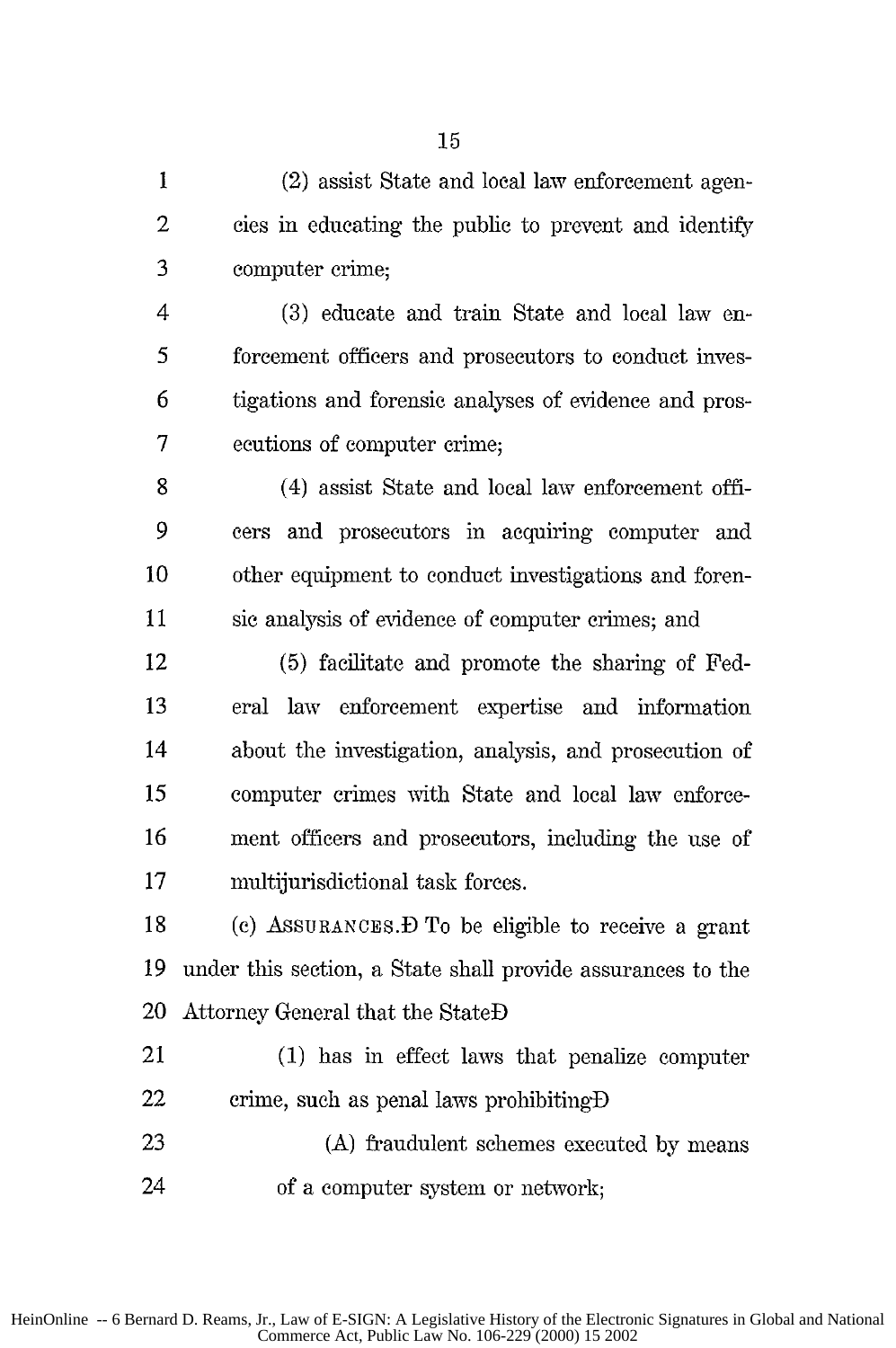| $\mathbf{1}$   | (B) the unlawful damaging, destroying, al-               |
|----------------|----------------------------------------------------------|
| $\overline{c}$ | tering, deleting, removing of computer software,         |
| 3              | or data contained in a computer, computer sys-           |
| $\overline{4}$ | tem, computer program, or computer network;              |
| 5              | or                                                       |
| 6              | (C) the unlawful interference with the op-               |
| $\tau$         | eration of or denial of access to a computer,            |
| 8              | computer program, computer system, or com-               |
| 9              | puter network;                                           |
| 10             | (2) an assessment of the State and local re-             |
| 11             | source needs, including criminal justice resources       |
| 12             | being devoted to the investigation and enforcement       |
| 13             | of computer crime laws; and                              |
| 14             | (3) a plan for coordinating the programs fund-           |
| 15             | ed under this section with other federally funded        |
| 16             | technical assistant and training programs, including     |
| 17             | directly funded local programs such as the Local         |
| 18             | Law Enforcement Block Grant program (described           |
| 19             | under the heading "Violent Crime Reduction Pro-          |
| 20             | grams, State and Local Law Enforcement Assist-           |
| 21             | ance" of the Departments of Commerce, Justice,           |
| 22             | and State, the Judiciary, and Related Agencies Ap-       |
| 23             | propriations Act, 1998 (Public Law $105\pm19$ ).         |
| 24             | (d) MATCHING FUNDS. D The Federal share of a             |
| 25             | grant received under this section may not exceed 90 per- |

HeinOnline -- 6 Bernard D. Reams, Jr., Law of E-SIGN: A Legislative History of the Electronic Signatures in Global and National Commerce Act, Public Law No. 106-229 (2000) 16 2002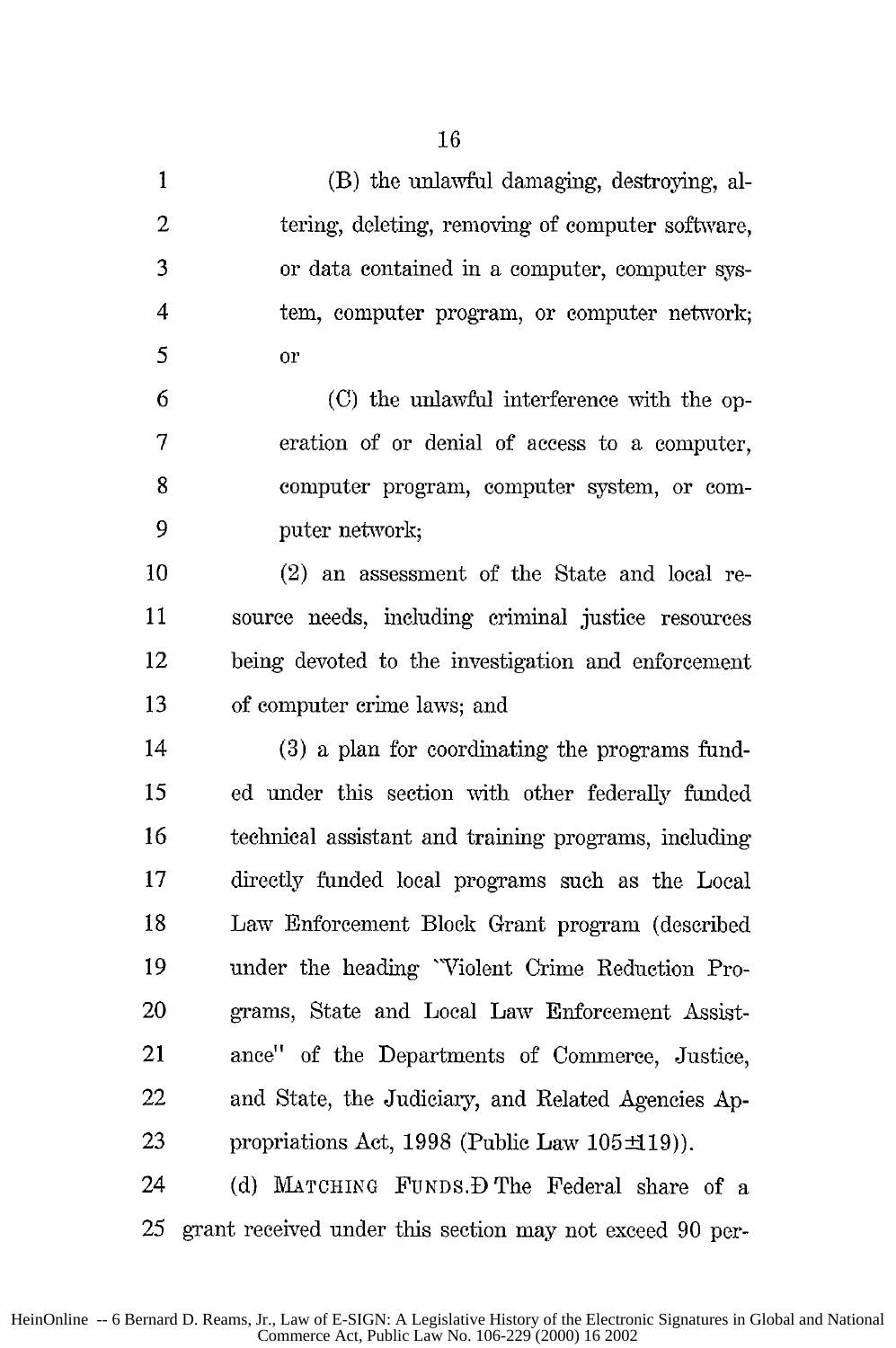1 cent of the total cost of a program or proposal funded 2 under this section unless the Attorney General waives, 3 wholly or in part, the requirements of this subsection.

#### 4 (e) AUTHORIZATION OF APPROPRIATIONS.D

5 (1) IN GENERAL.D There is authorized to be 6 appropriated to carry out this section \$25,000,000 7 for each of fiscal years 2000 through 2003.

8 (2) LIMITATIONS. D Of the amount made avail-9 able to carry out this section in any fiscal year not 10 more than 3 percent may be used by the Attorney 11 General for salaries and administrative expenses.

12 (3) MINIMUM AMOUNT. D Unless all eligible ap-13 plications submitted by any State or units of local 14 government within a State for a grant under this 15 section have been funded, the State, together with 16 grantees within the State (other than Indian tribes), 17 shall be allocated in each fiscal year under this see-18 tion not less than 0.75 percent of the total amount 19 appropriated in the fiscal year for grants pursuant 20 to this section, except that the United States Virgin 21 Islands, American Samoa, Guam, and the Northern 22 Mariana Islands each shall be allocated 0.25 per-23 cent.

24 (f) GRANTS TO INDIAN TRIBES.D Notwithstanding 25 any other provision of this section, the Attorney General

HeinOnline -- 6 Bernard D. Reams, Jr., Law of E-SIGN: A Legislative History of the Electronic Signatures in Global and National Commerce Act, Public Law No. 106-229 (2000) 17 2002